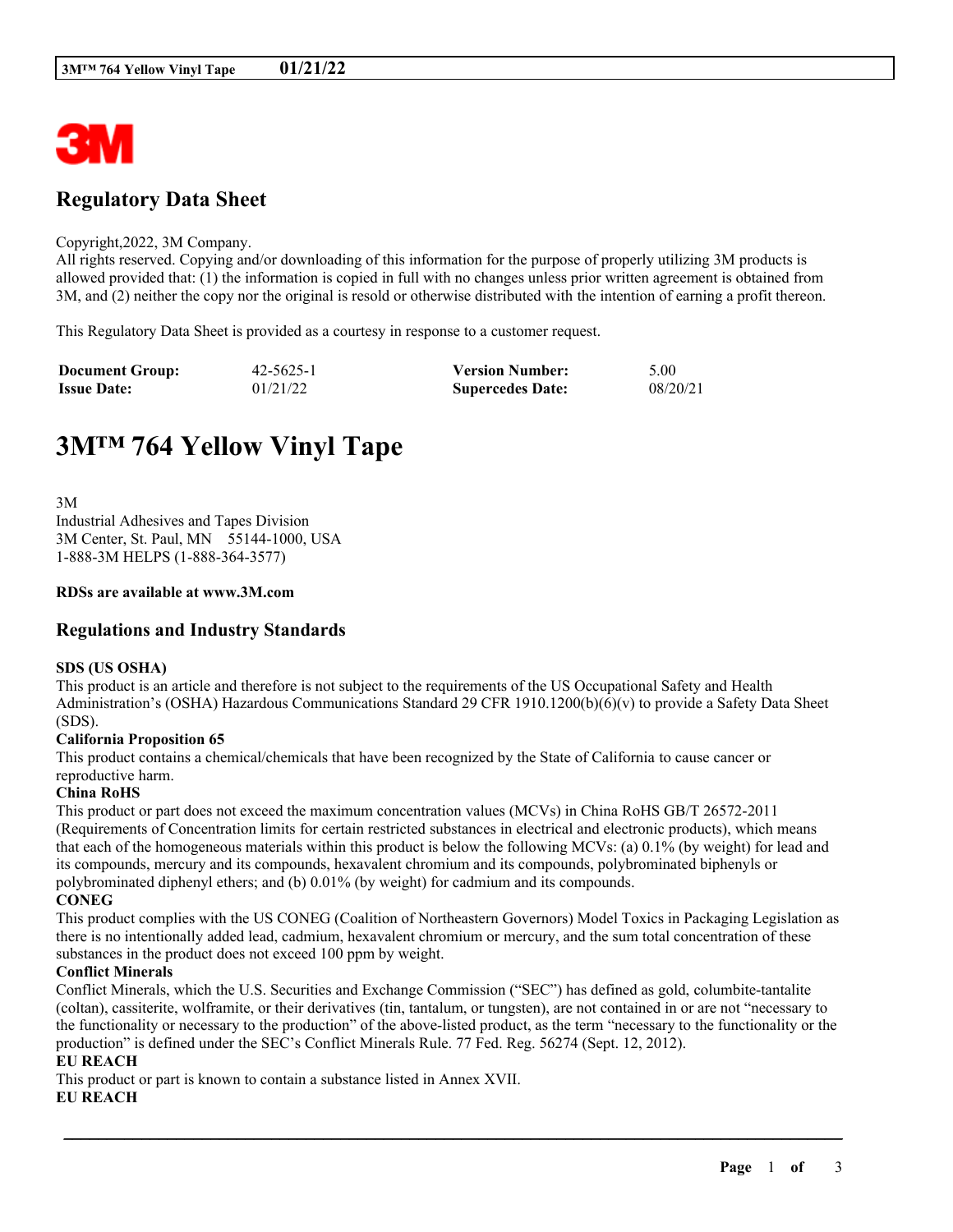This product, including any article that the product is composed of, does not contain at greater than 0.1% by weight a Substance of Very High Concern (SVHC) substance identified according to Article 59 of REACH. This declaration reflects the substances on the candidate SVHC list, effective January 2022.

## **EU RoHS**

This product does not exceed the maximum concentration values (MCVs) set under EU Directive 2011/65/EU (RoHS recast/RoHS 2), as stated in Annex II to that directive. This means that each of the homogenous materials within this product does not exceed the following MCVs: (a) 0.1% (by weight) for lead, mercury, hexavalent chromium, polybrominated biphenyls or polybrominated diphenyl ethers; and (b) 0.01% (by weight) for cadmium.

## **EU RoHS Phthalates**

This product does not exceed the maximum concentration values (MCVs) for phthalates set under EU Directive 2011/65/EU (RoHS recast/RoHS 2), as amended by EU 2015/863, which applies to finished EEE after July 22, 2019 for Category 1-7, 10- 11 products and after July 22, 2021 for Category 8 and 9 products. This means that each of the homogeneous materials within this product does not exceed the MCV of 0.1% (by weight) for each of the following phthalates: DEHP, BBP, DBP, and DIBP.

#### **Fluorinated Greenhouse Gas**

A Fluorinated Greenhouse Gas (or F-Gas) listed under Annex I and II of Regulation (EU) No 517/2014 of the European Parliament and of the Council of 16 April 2014 is not intentionally added to the product.

## **IEC62474**

This product or part is known to contain a substance listed in IEC62474. This declaration reflects the substances on the list as of the date of this certificate.

## **Sustainability Advantage: Recycled content**

This product does not contain recycled content.

#### **TSCA 8(a) Nanomaterial Reporting**

This product does not contain nanoparticles subject to reporting under TSCA Section 8(a). Under the "Chemical Substances When Manufactured or Processed as Nanoscale Materials: TSCA Reporting and Recordkeeping Requirements" rule, a reportable nanoparticle is defined as having at least one dimension in the size range of  $1 - 100$  nm and is manufactured or processed to exhibit unique and novel properties because of its size.

\_\_\_\_\_\_\_\_\_\_\_\_\_\_\_\_\_\_\_\_\_\_\_\_\_\_\_\_\_\_\_\_\_\_\_\_\_\_\_\_\_\_\_\_\_\_\_\_\_\_\_\_\_\_\_\_\_\_\_\_\_\_\_\_\_\_\_\_\_\_\_\_\_\_\_\_\_\_\_\_\_\_\_\_\_\_\_\_\_\_

## **TSCA Section 6**

This product is not known to contain 2,4,6-Tri-tert-butylphenol (CAS 732-26-3). **TSCA Section 6** This product is not known to contain Decabromodiphenyl Ether (Deca-BDE) (CAS 1163-19-5). **TSCA Section 6** This product is not known to contain Hexachlorobutadiene (HCBD) (CAS 87-68-3). **TSCA Section 6** This product is not known to contain Pentachlorothiophenol (PCTP) (CAS 133-49-3). **TSCA Section 6** This product is not known to contain Phenol, isopropylated phosphate (3:1) (PIP (3:1)) (CAS 68937-41-7).

## **Chemicals and/or Compounds of Interest**

**Asbestos** : Not intentionally added. *Talc not intentionally added.* **Barium and (Ba) Compounds** : Contains. **Bisphenol A (BPA) (CAS 80-05-7)** : Contains. **Cadmium and (Cd) Compounds** : Contains. **Chlorinated Paraffins, Short Chain** : Not intentionally added. **Chromium and (Cr) Compounds** : Not intentionally added. **Cobalt and (Co) Compounds** : Not intentionally added. **Diisononyl Phthalate (DINP)** : Contains. **Dioxins and Furans** : Not intentionally added. **Epoxy Compounds** : Contains. **Flame Retardants (not PBB or PBDE)** : Not intentionally added. **Halogenated Compounds** : Contains. **Lead and (Pb) Compounds** : Not intentionally added. **Mercury and (Hg) Compounds** : Not intentionally added. **Ozone Depleting Chemicals (ODCs)** : Not intentionally added.